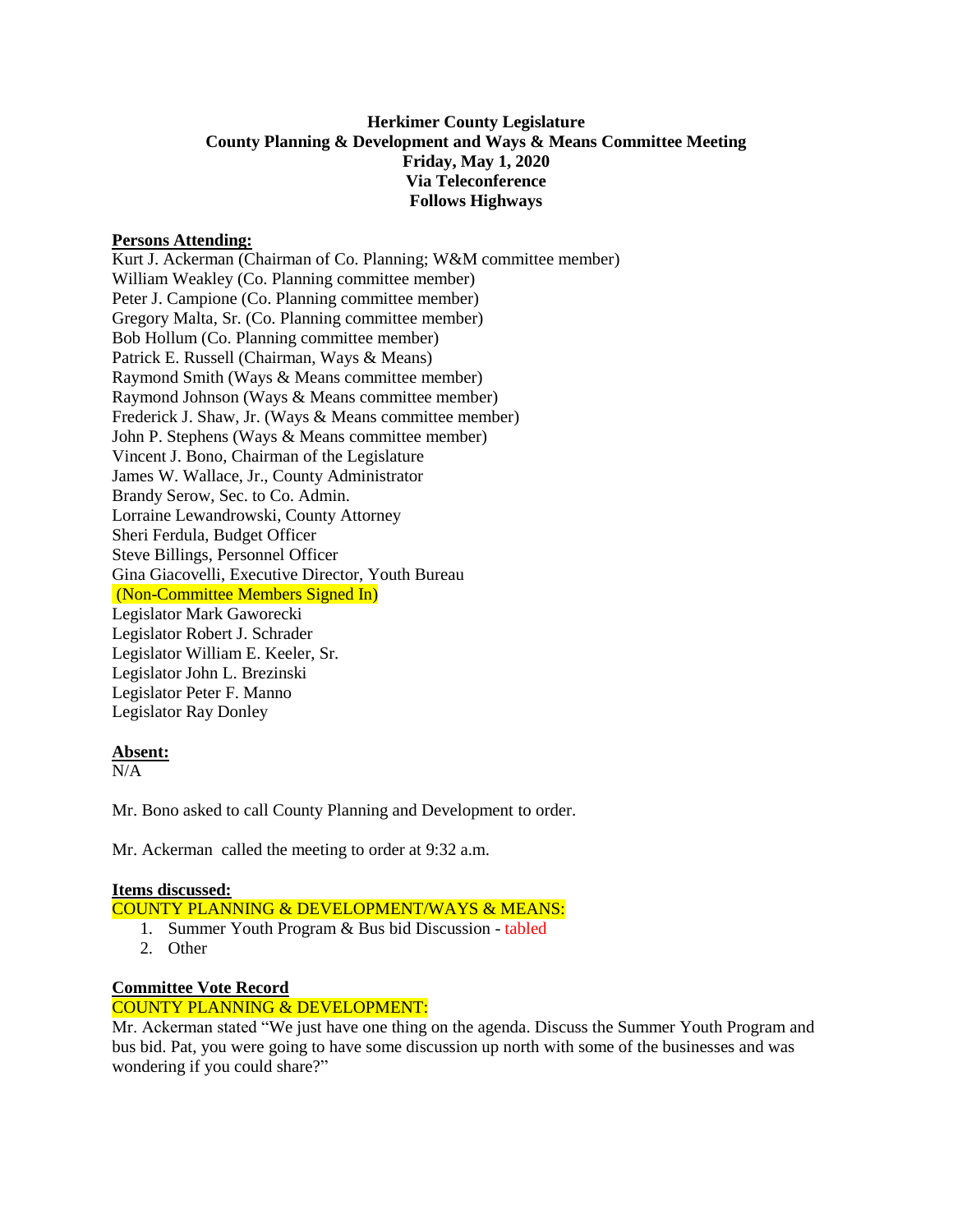Mr. Russell stated "Well, we did. We were looking at possibly having the Enchanted Forest open on July 1<sup>st</sup> but of course that's all dependent on what the Governor has to say about it. Would you concur with that Mr. Wallace and Mr. Bono?"

Mr. Bono and Mr. Wallace both replied yes.

Mr. Ackerman asked "Mr. Wallace, how long do you think we can go for the bid on those buses?"

Mr. Wallace responded "Sheri is with me as well. I would think, maybe have a meeting before our meeting on the  $13<sup>th</sup>$  to give us an extra 12, 13 days. I think Jimmy's point and Pat's point about on where the Governor is now with approving our plan in moving us forward. I think we are going to get some information on that. And again, I will let Sheri speak on the bus part of it."

Sheri Ferdula stated "I have a question and it may be for Lorraine, is there a way that we can award the bid with a stipulation that if for some reason Enchanted Forest doesn't open or the program doesn't run, we can do that?"

Lorraine Lewandrowski stated "I would have to look at General Municipal Law on that. If you can hold it up for a specific entity. So General Municipal Law has the rules on soliciting bids. We have held bids open for a while."

Sheri Ferdula stated "I think they are ok holding it because they aren't doing anything else right now so they have no business to make up for it."

Mr. Ackerman asked "Sheri, will there be any problem waiting until the  $13^{\text{th}}$ ?"

Sheri responded "No. I can call them today. They are pretty flexible. They are not doing anything else and we give them a lot of money between Pre-K and this. I think they will work with us."

Mr. Ackerman stated "Ok. We will just table that for now. Does anyone have anything else for County Planning?"

Mr. Bono stated "I know we brought those guys in from HACK NY. Are we going to do anything with that? Is there any interest there?"

Mr. Ackerman asked for what.

Mr. Bono stated "To go ahead with that. They came in, they did the presentation. I just had it on my cross off list here. We brought them in and told them we would let them know. This is on the coding."

Mr. Ackerman stated "I don't know how at this time, I can open it up to the rest of the committee but I feel we are not moving forward with the bridge and not looking at what we are looking at until we hear from the Governor. I don't know if we want to throw \$300,000 at that."

Mr. Bono stated "Ok. That's fair enough. I understand thoroughly. We are talking 13 billion in the hole and 4 or 5 year projection is close to 70 billion dollars and it's all coming back on us here. Those are valid points. Anyone else have anything to say?"

Mr. Russell stated "Might be a good time for Mr. Wallace to go over the affairs of the County based on what the Governor and the Legislator has said that could be happening to the county's."